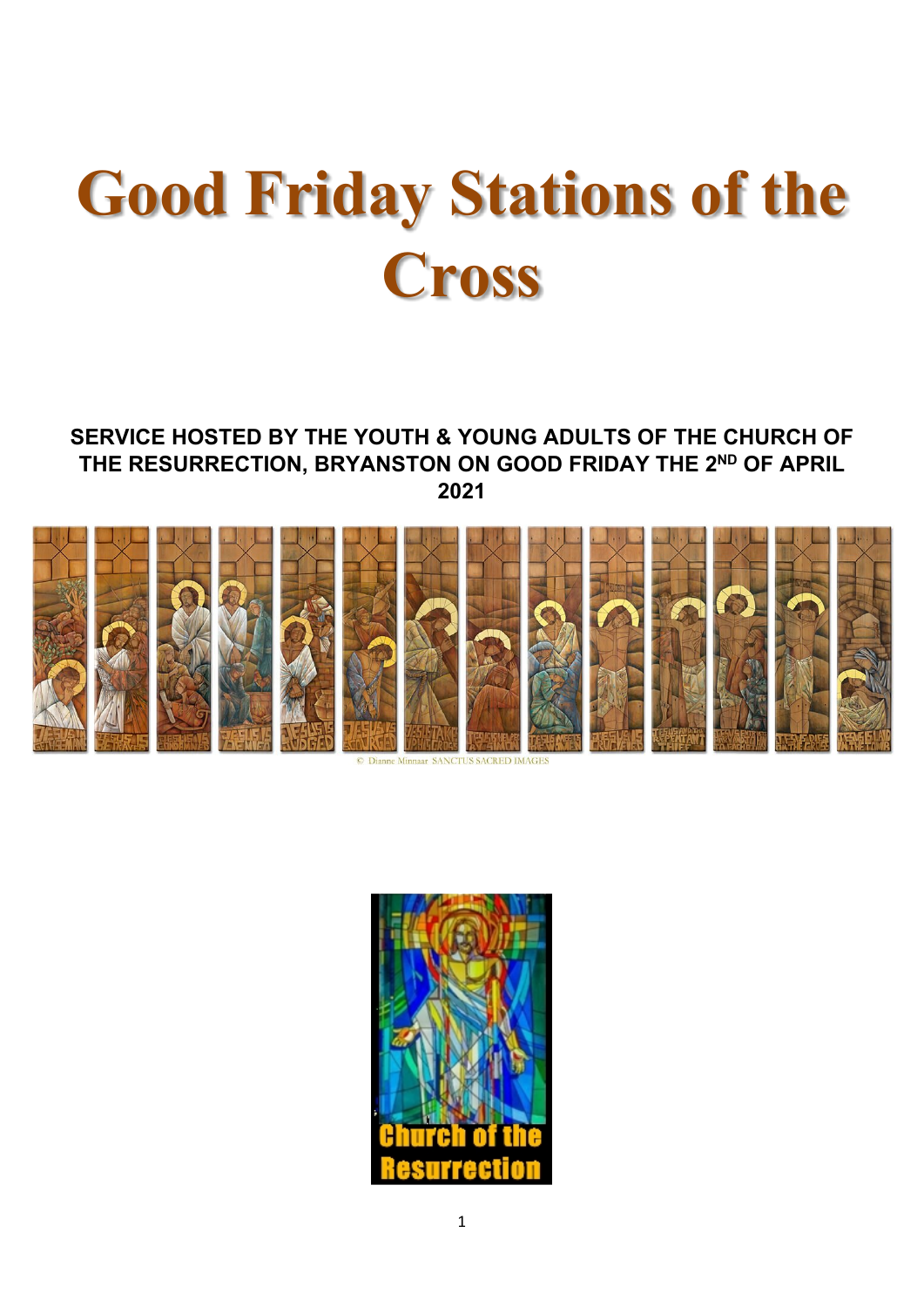#### **INTRODUCTION**

Today, we commemorate Good Friday. This Stations of the Cross takes us on a prayerful journey of transformation in solidarity in the midst of the COVID-19 Pandemic, and with all people living in poverty, sickness, pain and loss, and affliction around the world. As we walk through the Stations, we share their journey through a mixture of their stories, scripture and prayer.

When we are young, we want to see. We want to see the world around us; we want to see everything. The scene of Good Friday is powerful, even in its horror: seeing it can lead to revulsion or mercy. Every day we have a chance to encounter another person. To see and to encounter leads, finally, to prayer, because seeing and encountering gives rise to mercy, even in a world that seems pitiless and abandoned to senseless anger, meanness and the desire not to be bothered. Yet if we follow Jesus with all our heart, also on this mysterious journey to the cross, courage and trust can be reborn. After we have seen, and opened ourselves to encounter, we will experience the grace of praying, no longer alone and isolated physically, but united together spiritually.

"Today, Christ accompanies us on the path of human suffering. He identifies with His people who are bewildered, sad, insecure and isolated. A cross has been placed across our lives. Just over a year ago, our lives and the whole world was changed. All of humanity is now on the way of the Cross. Our leaders in the government, church, medical professions, priests, the sick, elderly, and vulnerable people are in great need of many resources. We each have something very valuable to offer them: the gifts of intercessory prayer and fasting, and almsgiving. Perhaps this pandemic will bring out the best in us. Times of trial and testing make or break the human spirit. We journey as brothers and sisters on our way to the mysterious place where this will lead us. Physical closeness is not possible but spiritual closeness is necessary. On the Way of the Cross, we walk in solidarity. Let us prayerfully reflect on the Stations of the Cross." - *St. Maximilian Kolbe Church Liberty Township, Ohio*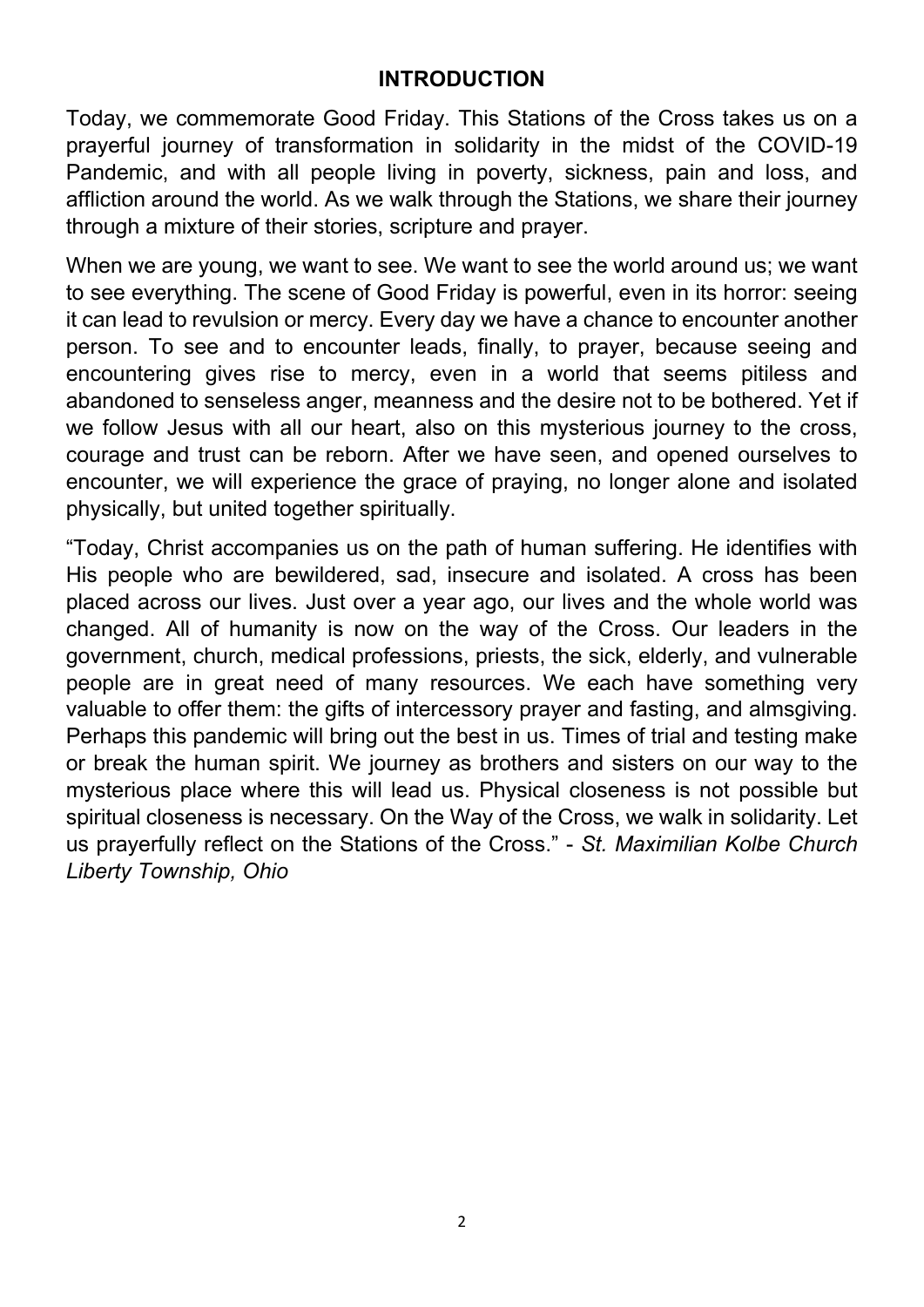#### **FIRST STATION Jesus is condemned to death**

Reader: We adore you, O Christ, and we praise you.

## **Genuflecting**

All: Because by your Holy Cross you have redeemed the world.

Reader: *A third time he said to them, "Why, what evil has he done? I have found in him no ground for the sentence of death; I will therefore have him flogged and then release him. But they kept urgently demanding with loud shouts that he should be crucified; and their voices prevailed. So Pilate gave his verdict that their demand should be granted. He released the man they asked for, the one who had been put in prison for insurrection and murder, and handed Jesus over as they wished (Lk 23: 22-25).*

## **MEDITATION**

I see you Jesus standing before the crowd (look and pause briefly). They are asked three times and each time they decided against you. Today we too stand in the crowd hiding away from the reality of what is happening around us. We try to blend in with crowd as we do not want to be seen as being weird or as having a different opinion from the rest of crowd or the rest of the world. We continue to blame and condemn people unjustly.

In these days it is easy to blame the country where COVID-19 originated, its people and government because of their action and inaction. We also blame people because of the colour of their skin, their gender, their sexuality, their beliefs, because they are born with a disability, because they don't conform to our way of thinking, the list is endless. We forget who we truly are and whose image we are created in.

In that crowded square, it would have been enough for a single heart to hesitate, for a single voice to be raised against the thousand voices of evil. Whenever life sets before us a decision to be made, let us be reminded of that square and that mistake. Let us not allow our hearts to hesitate and command our voices to speak out.

# **PRAYER**

Heavenly Father, we ask you to help us become more mindful of our surroundings. Forgive us Father for the times we have turned a blind eye while you were being condemned and nailed to the cross. May we be compassionate towards our friends, family and our communities.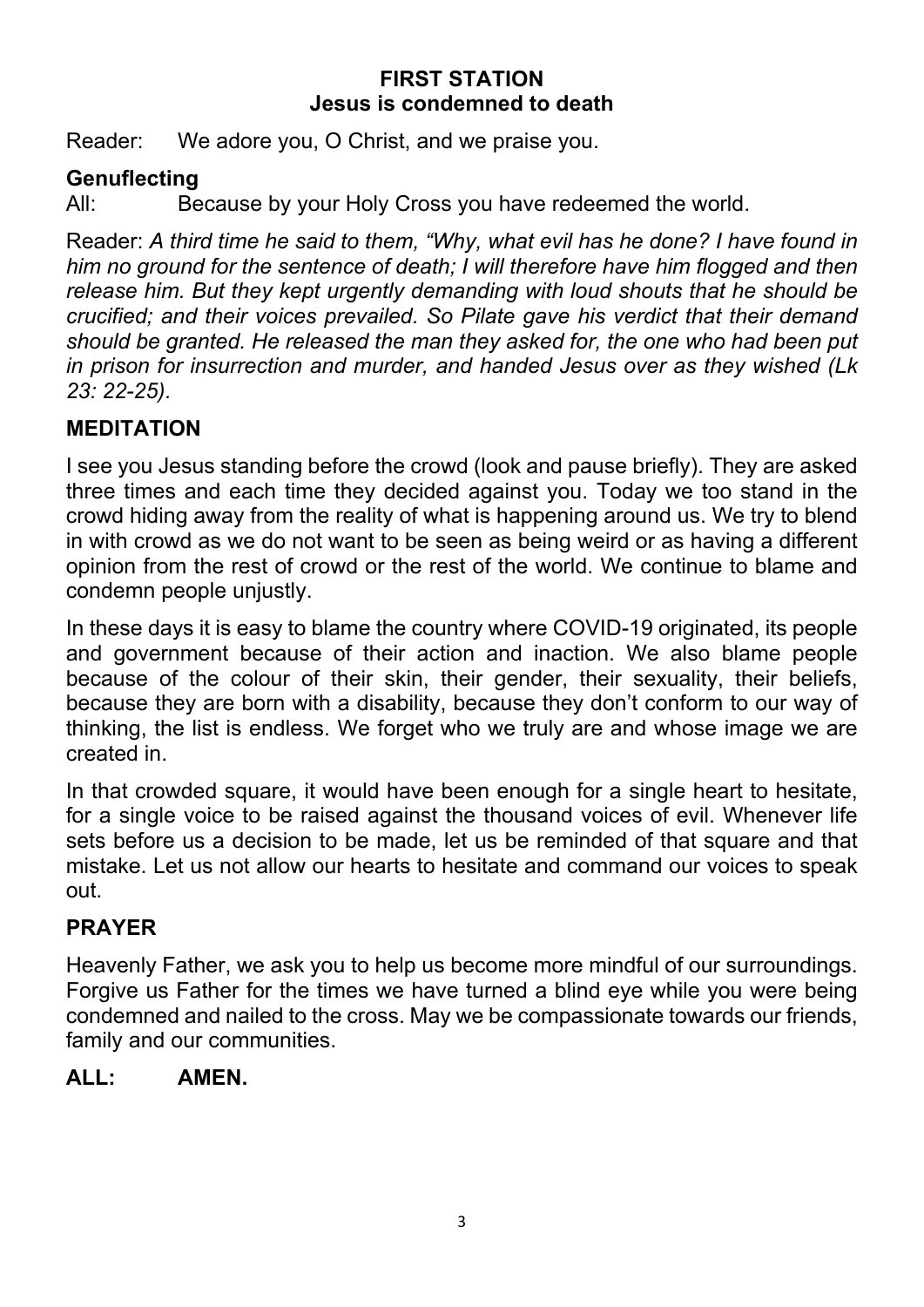#### **SECOND STATION Jesus receives his cross**

Reader: We adore you, O Christ, and we praise you.

# **Genuflecting**

All: Because by your Holy Cross you have redeemed the world.

Reader: *Jesus called the crowd with his disciples, and said to them, "If any want to become my followers, let them deny themselves and take up their cross and follow me. For those who want to save their life will lose it, and those who lose their life for my sake, and for the sake of the Gospel, will save it (Mk 8:34-35).*

# **MEDITATION**

I see you, Jesus, crowned with thorns as you receive your cross. You accept it, as you always accept everything and everyone. They burden you with its wood, yet you do not rebel, you do not reject that humiliating instrument of torture. You take it up and begin to walk. Through your suffering you reflect nothing but love for us.

How many times have I rejected my cross: feeling sorry for myself as I face being isolated from friends during the COVID-19 pandemic, losing my job, being in a financial crises, losing a loved one, failing an exam, disobeying my parents or feeling ashamed of the sins I have committed.

The cross which speaks to us of humiliation and pain is now revealed, thanks to your sacrifice, as a promise that from every death new life will arise, and in every dark place a light will shine. And so, we can cry out: "Hail, holy cross, our one hope!"

# **PRAYER**

Lord Jesus, we ask you that we are able to receive our daily Cross just as you did Lord, knowing that it can only lead to victory. Give us the grace to look back on the story of our lives and to rediscover in them your love for us.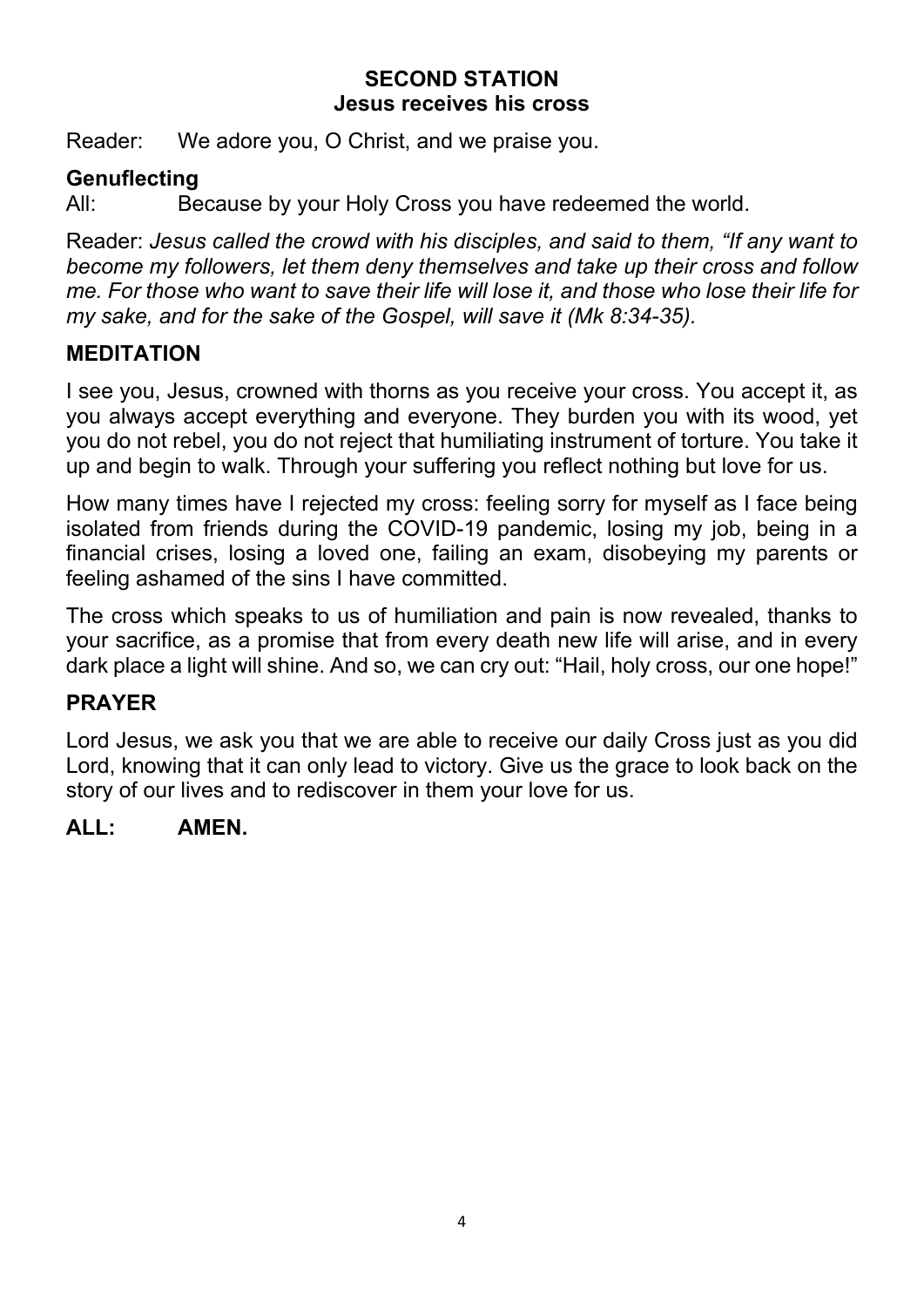#### **THIRD STATION Jesus falls for the first time**

Reader: We adore you, O Christ, and we praise you.

#### **Genuflecting**

All: Because by your Holy Cross you have redeemed the world.

Reader: *Surely he has borne our infirmities and carried our diseases; yet we accounted him stricken, struck down by God, and afflicted (Is 53:4).*

## **MEDITATION**

I see you, Jesus, making your way to Calvary bearing our sins. I see you fall on the ground in pain. The cross you carry is heavy; you need help to carry it. But when you fall on the ground, no one helps you. Instead, people make fun of you, they laugh at the sight of a God who falls. Sometimes we think that having faith in you means never falling in life. Together with you, I also fall.

Like the crowd, we often have only condemnation and rejection for those around us. We judge them without knowing about their trials. In these days are we aware of those we judge and condemn because of their actions in the COVID-19 crisis?

Jesus has asked us to see Him in the people we meet but we sometimes think we are better, we judge instead of giving a helping hand to someone who has fallen. By your courage, you teach us that our failures and falls must never prevent us from going on a journey with you Jesus, and that we always have a choice, to give up, or to get up in union with you.

## **PRAYER**

Lord Jesus, you take upon yourself the burden of the cross and all that weighs us down. Give us the strength to walk onward, uncrushed by the weight this pandemic put on our shoulders. May we help others to endure in the trials and suffering of their lives, with joy undefeated. We pray for a swift end to this pandemic.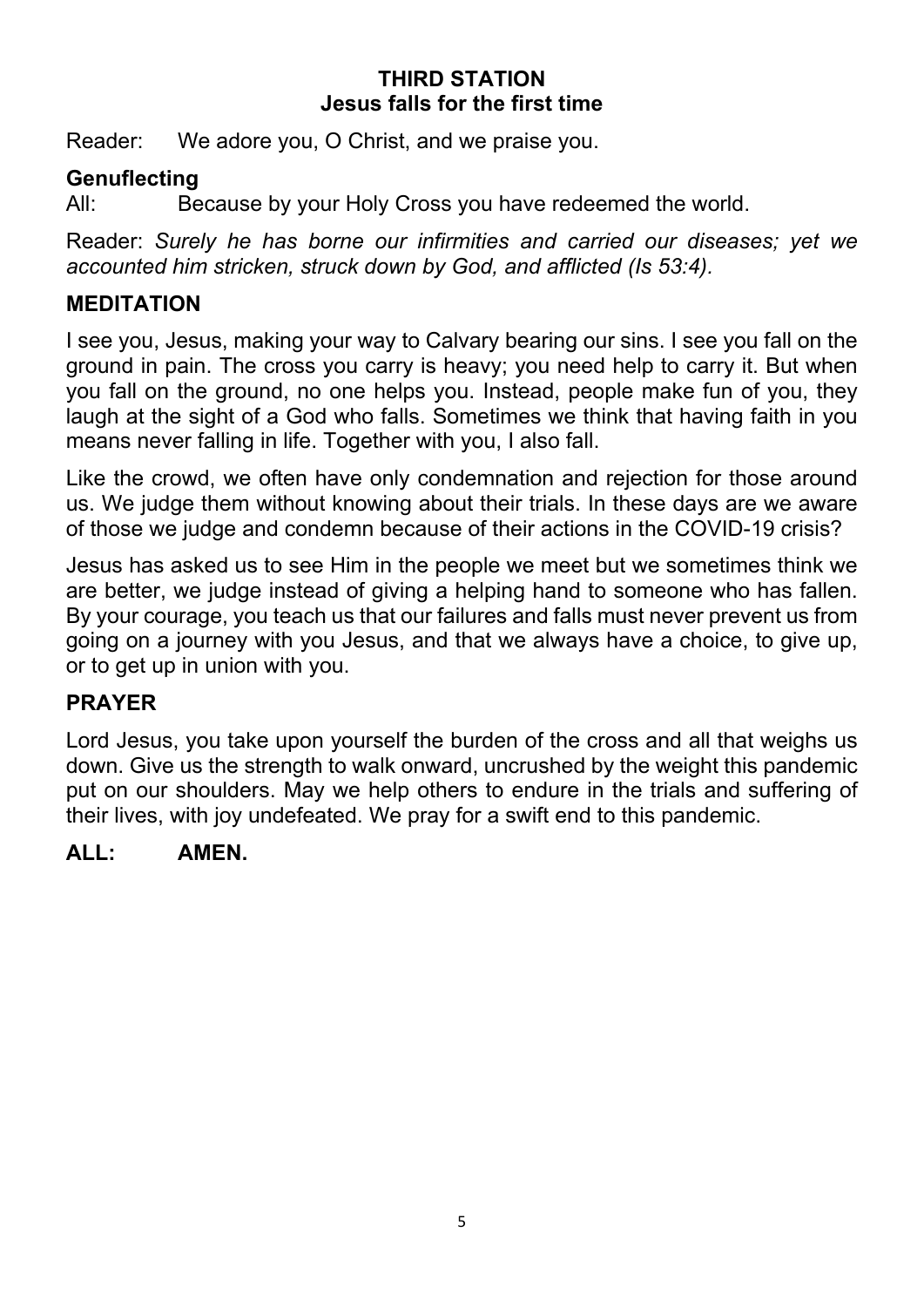#### **FOURTH STATION Jesus meets his mother**

Reader: We adore you, O Christ, and we praise you.

## **Genuflecting**

All: Because by your Holy Cross you have redeemed the world.

Reader: *Simeon blessed them and said to his mother Mary, "This child is destined for the falling and the rising of many in Israel, and to be a sign that will be opposed, so that the inner thoughts of many will be revealed – and a sword will pierce your own soul too" (Lk 2:34-35).*

# **MEDITATION**

I see you, Jesus, as you meet your mother. Mary is there, making her way through the crowded street, with many people all around her. She is walking along accompanying her son to Golgotha, the place of the skull. Mary is different from other mothers: she is accompanying her son to his death. To see your own child die is the worst, the most unnatural thing that anyone could imagine for a person. We see the pain in the mothers and fathers who watch their children suffering from COVID-19, or in those giving up their life to drugs, addictions and suicide. We see pain in the child coping with the breakdown of a parents' marriage, in the couple trying desperately to rebuild their relationship and family anew. We see pain in the children of those watching and hoping as their parents fade away before them.

I see you, Mary, as you look at your poor child. He bears on his back the marks of the pain and torture and he is forced to carry the weight of the cross; soon, no doubt, in his exhaustion he will fall beneath it. Yet you knew that, sooner or later, this would happen. It was prophesied to you, but now that it is taking place, everything is different. That is how things are: we are always unprepared before the harsh realities of life. Mary, now you are sorrowful, as any woman would be in your place, but you do not despair. Your eyes are undimmed; you are not forlorn and downcast. You are radiant even in your sorrow, because you have hope. You know that this journey of your son will not be a one-way trip. You know, you feel, as only mothers can feel, and that soon you will see him again.

# **PRAYER**

Heavenly Father, all suffering is embraced by You when Jesus and his mother meet on the way of the cross. Jesus is every child lost prematurely; Mary is every parent grieving for his or her child.

Lord, be close to all who lose or become distant from people they love. During this pandemic draw families closer together, let barriers fall down and closer relationships form. We thank You for the example of Mary. May we choose her as our daily role model.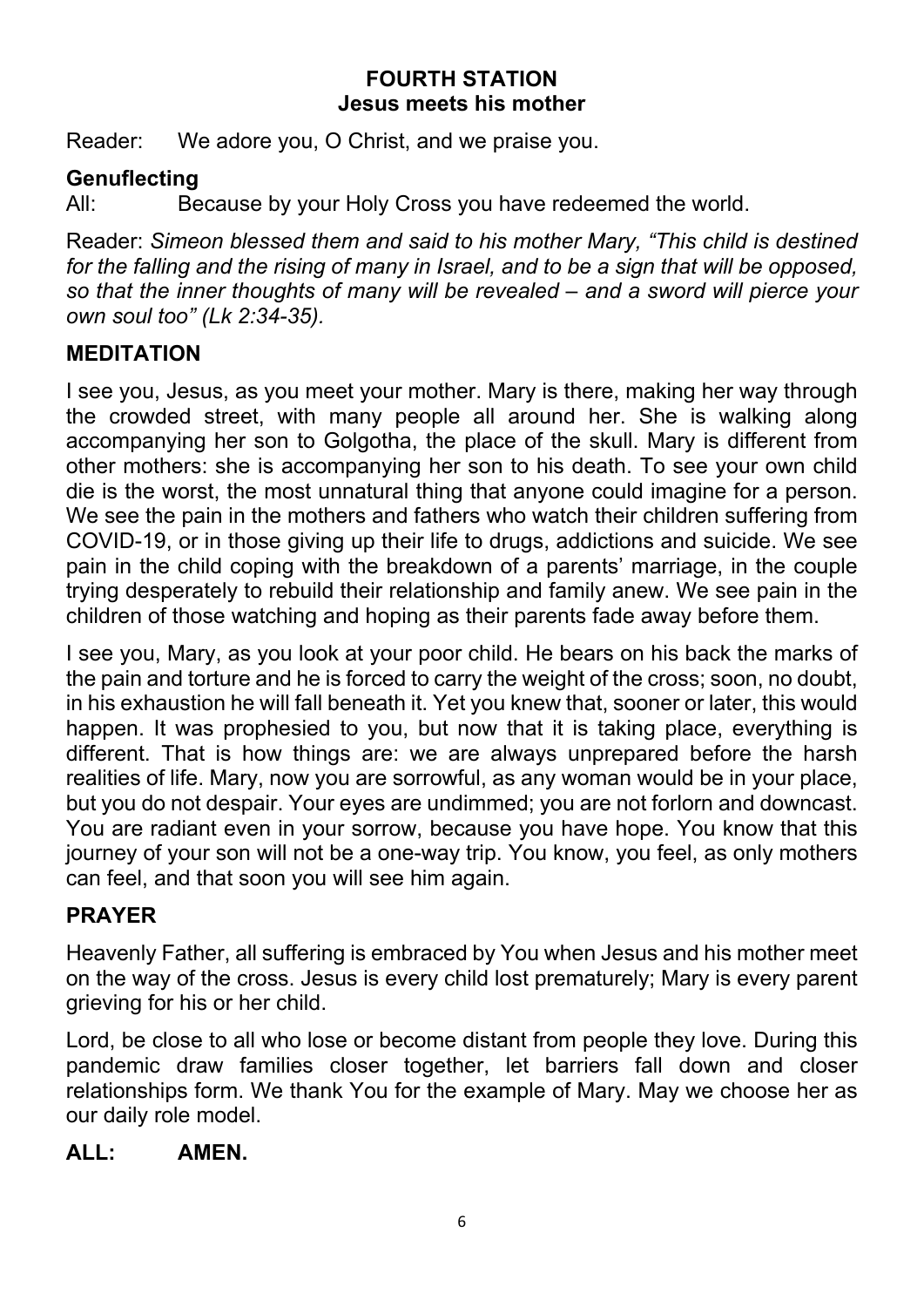## **FIFTH STATION Simon of Cyrene helps Jesus to carry the cross**

Reader: We adore you, O Christ, and we praise you.

#### **Genuflecting**

All: Because by your Holy Cross you have redeemed the world.

Reader: *As they led him away, they seized a man, Simon of Cyrene, who was coming from the country, and they laid the cross on him, and made him carry it behind Jesus (Lk 23:26).*

#### **MEDITATION**

I see you, Jesus, crushed beneath the weight of the cross. At your moment of greatest need, you remain alone, without those who called themselves your friends. Yet suddenly there is an unexpected encounter with someone unknown, a mere passer-by, who perhaps had only heard about you and not followed you. Yet now here he is, at your side, shoulder to shoulder, to share your yoke.

Across our world we see human suffering in the faces of strangers, particularly in the anguish of those dealing with COVID-19, in the faces of those struggling for democracy, in the faces of those dealing with the loss of life and destruction of property. People we know of, but do not know, must live with the aftermath of the ravages and destructive forces of nature – coping with floods and drought, with the devastating effects of climate change.

At times, Jesus, we feel like you, abandoned by those we thought were our friends, crushed by a heavy burden. We feel terribly lonely during times of COVID-19, social distancing and isolation. Yet we must not forget that there is a Simon of Cyrene ready to carry our cross. We must remember that we are not alone, and, in that realization, we will find the strength to take up the cross of those around us.

## **PRAYER**

Lord Jesus, we ask you to give each of us the courage to be like Simone of Cyrene, who takes up your cross and follows in your steps. May we be unashamed to accept help when we need it, and may we be eager to offer it when others have needs.

May our mutual dependence be a source of joy and an occasion of grace, knitting us together in the community of Your love. We pray for our government leaders, medical personnel, priests, armed services, first responders, and all who need extraordinary grace at this moment.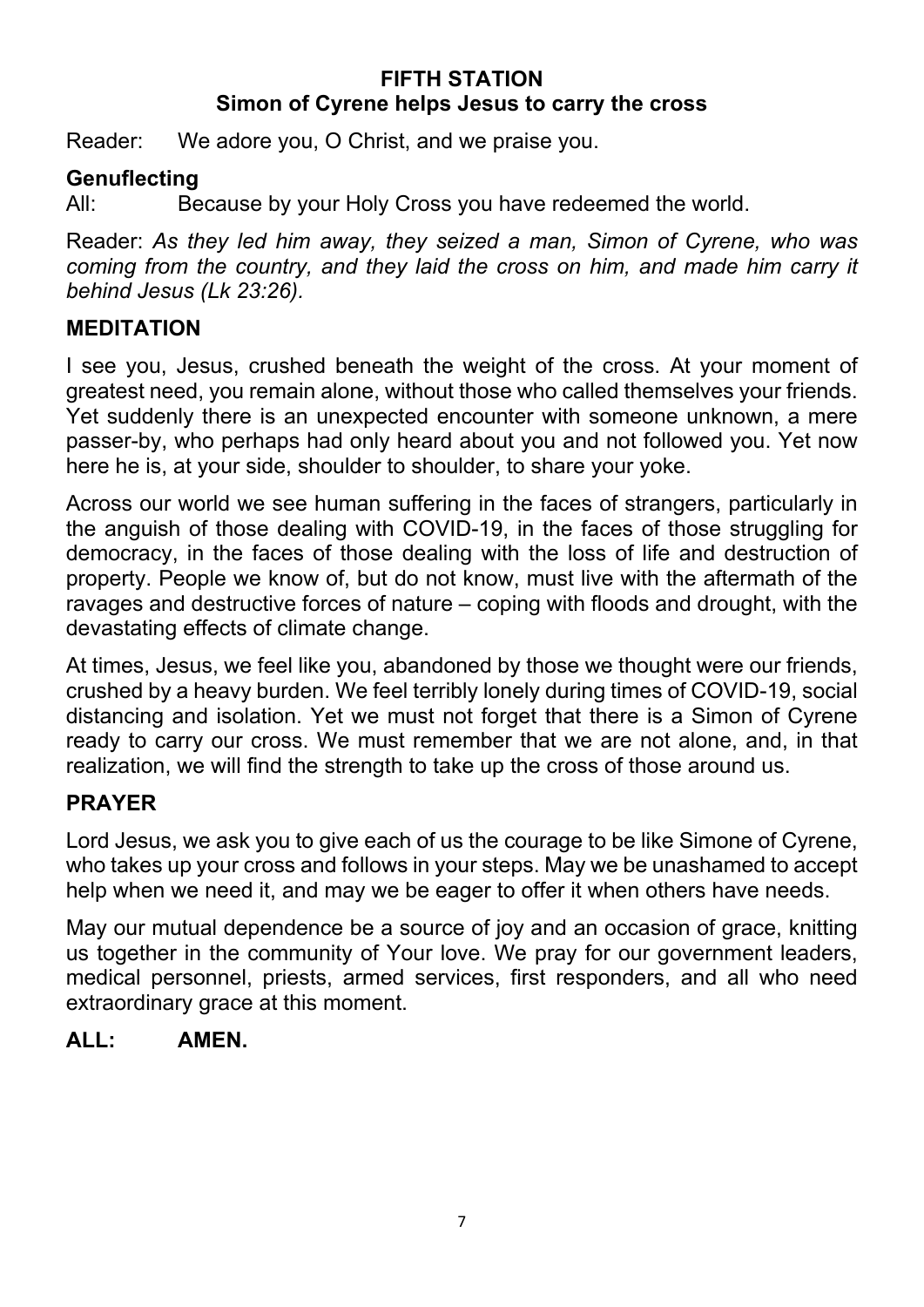## **SIXTH STATION Veronica wipes the face of Jesus**

Reader: We adore you, O Christ, and we praise you.

## **Genuflecting**

All: Because by your Holy Cross you have redeemed the world.

Reader: *He had no form or majesty that we should look at him, nothing in his appearance that we should desire him. He was despised and rejected by others; a man of suffering and acquainted with infirmity; and as one from whom others hide their faces he was despised, and we held him of no account (Is 53:2-3).*

## **MEDITATION**

I see you, Jesus, wretched and barely recognizable, treated like the least of men. You walk, faltering, to your death, your face bleeding and disfigured, yet, as always, meek and humble, looking up. A woman steps out of the crowd to see at close hand that face of yours. She sees its pain and wants to help. They do not let her pass, there are so many of them, all too many, and they are armed. But to her, none of that matters; she is determined to reach you and for a moment she manages to touch you, caressing you with her veil. Hers is the power of tenderness. Your eyes meet for a second, face meets face.

Today the visible face of Christ, the Church, stands before us, still wounded and disfigured; individuals suffering in so many ways, not least in the current pandemic, but also disfigured by its own sins of power, abuse of children, weighed down with the wounds of hurt and betrayal.

Veronica loved and followed Jesus. She suffered in His suffering. Jesus has asked us to see Him in others so many times. How many times do we have the opportunity to wipe the tears and sweat of a friend, a family member, a child, or the stranger we see looking distressed?

# **PRAYER**

Heavenly Father, may I see with your compassion and smile with your radiance, so that your unfailing tenderness is made flesh and blood in me. May I always be alert to those who feel invisible and despised. grant me the strength to approach others, to approach the young or old, the poor or rich, friends or strangers, and to see your face in all those faces.

May I help them to recognize that they are your brothers and sisters sharing in your dignity. We implore special graces for families, children, elderly, sick. We ask you to provide for the employed and the unemployed, and for the economic needs of all people.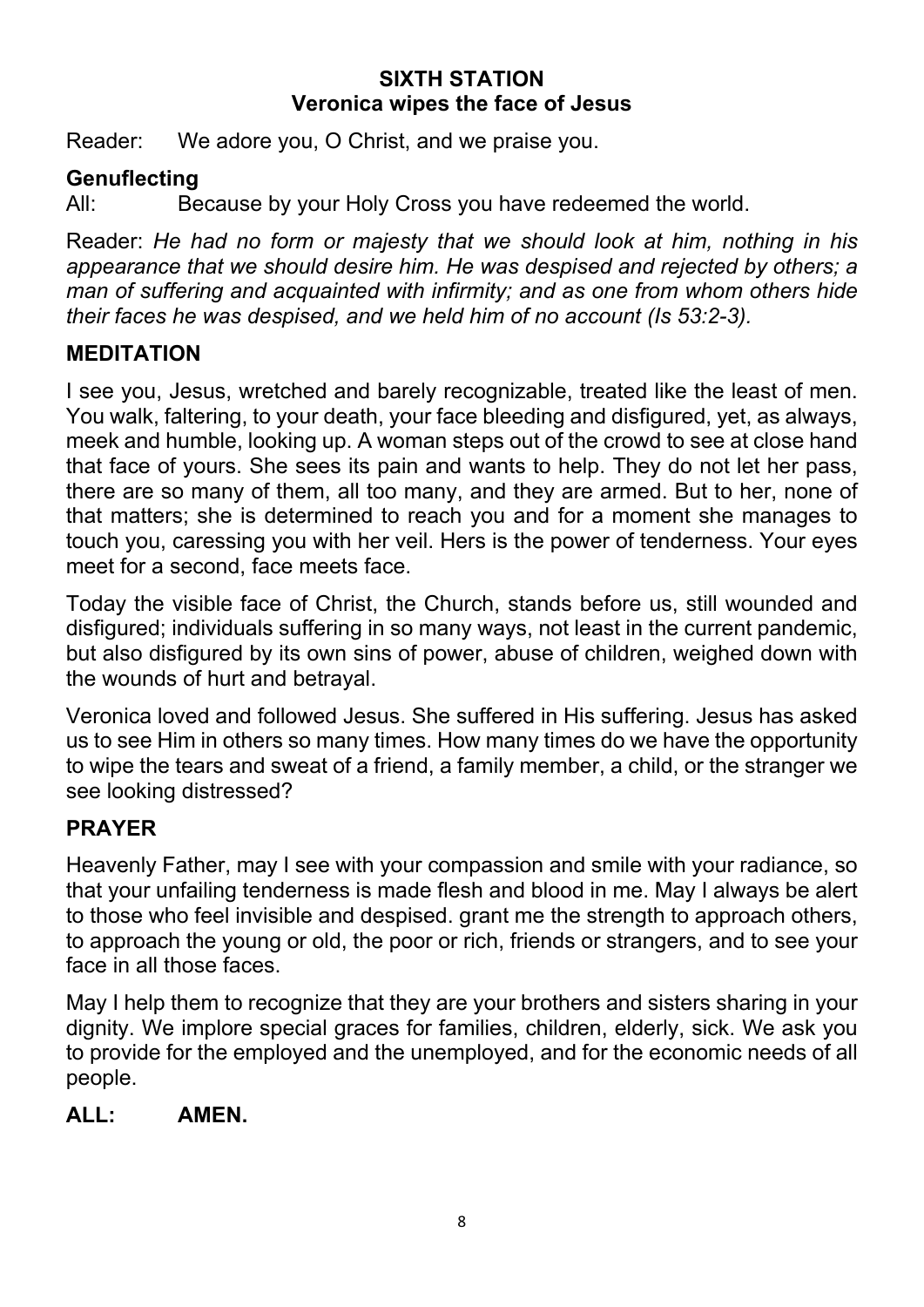#### **SEVENTH STATION Jesus falls for the second time**

Reader: We adore you, O Christ, and we praise you.

## **Genuflecting**

All: Because by your Holy Cross you have redeemed the world.

Reader: *By a perversion of justice he was taken away. Who could have imagined his future? For he was cut off from the land of the living, stricken for the transgression of my people… Yet it was the will of the Lord to crush him with pain (Is 53:8.10)*

# **MEDITATION**

I see you, Jesus, fall once more before my eyes. By falling again, you show me that you are a man, a true man. And I see you get up again, more determined than before. You do not get up with pride; there is no pride in your gaze, there is love. In continuing on your journey, getting up after each fall, you proclaim your resurrection. You show that you are ready, once again and always, to bear on your bleeding shoulders the burden of our human sin.

By falling again, you sent us a clear message of humility. You became like us, fully human, and now you show yourself close to us, with our troubles, our weaknesses, our anxieties and our pain. Now, on this Friday, you are overwhelmed by sorrow. But you have the strength to go forward, you are not afraid of the difficulties that lie ahead, and you know that at the end of your struggle, there is heaven. You get up precisely to get there, to, open before us the gates of your kingdom. In our own lives we fall but we need to keep going, we need to lift up the weight of the cross until we reach our victory.

## **PRAYER**

Lord Jesus, grant that we may be ready to get up after falling, that we may learn from our failures. Remind us that, when it is our turn to make mistakes and fall, if we but stay with you, and hold fast to your hand, we can learn to get up again. Grant that we young people may bring to everyone your message of humility, that future generations may open their eyes to you and learn to understand your love. Teach us to help those who suffer and fall beside us, to wipe away their sweat, and to stretch out a hand to lift them up.

Lord Jesus, lift me to my feet when I feel that I can go no further. When I feel battered by the storms of life, with neither the energy nor strength to carry on, then may I know that you, the strong Son of God, will bear me onward until I arrive at home in God.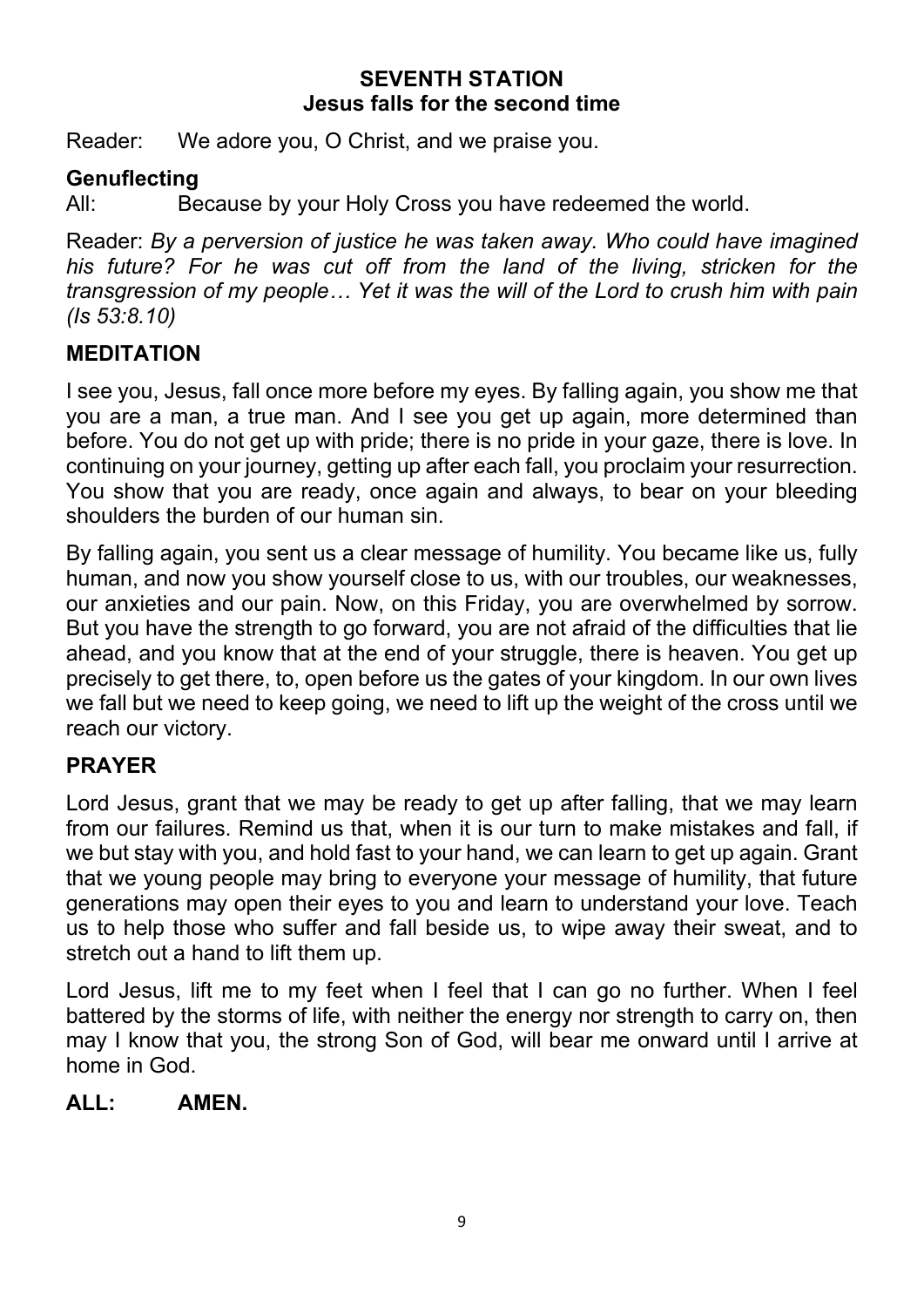## **EIGHTH STATION Jesus meets the women of Jerusalem**

Reader: We adore you, O Christ, and we praise you.

## **Genuflecting**

All: Because by your Holy Cross you have redeemed the world.

Reader: *A number of the people followed him, and among them were women who were beating their breasts and wailing for him. Jesus turned to them and said, "Daughters of Jerusalem, do not weep for me, but weep for yourselves and for your children. For the days are surely coming when they will say, 'Blessed are the barren, and the wombs that never bore, and the breasts that never nursed.' Then they will say to the mountains, 'Fall on us'; and to the hills, 'Cover us.' For if they do this when the wood is green, what will happen when it is dry?" (Lk 23:27-31)*

#### **MEDITATION**

I see you and I hear you, Jesus, as you speak to the women whom you meet on the way to your death. Each day you would meet any number of people; you would approach everyone and talk to all. Now you speak with the women of Jerusalem, who look at you and weep. I too am one of those women. But you, Jesus, speak words of warning that for me are striking: they are so concrete and direct.

Weep for those who have COVID-19. Weep for the doctors and nurses and those on the frontline who struggle. Weep for the children who are abused. Weep for the women who are victimised. Weep for the old who are forgotten. Weep for people who starve in the shadow of abundance. Weep for people who are homeless, in exile or seeking refuge.

The women of Jerusalem not only remind us of biblical women but also women we can relate to today. Saint Theresa of Calcutta who was strong and bold, and stood up for children and the poor who were seen as filthy and frowned upon. Like her, may we have new hearts of flesh so that we may rejoice with those who rejoice and share sorrow with those who are saddened.

## **PRAYER**

Lord Jesus, grant that, together with the women and men of this world, I may become ever more charitable towards those in need, even as you were. Give all of us the strength to go against the grain and to enter into authentic contact with others, building bridges and not enclosing ourselves in the selfishness that leads us to the solitude of sin.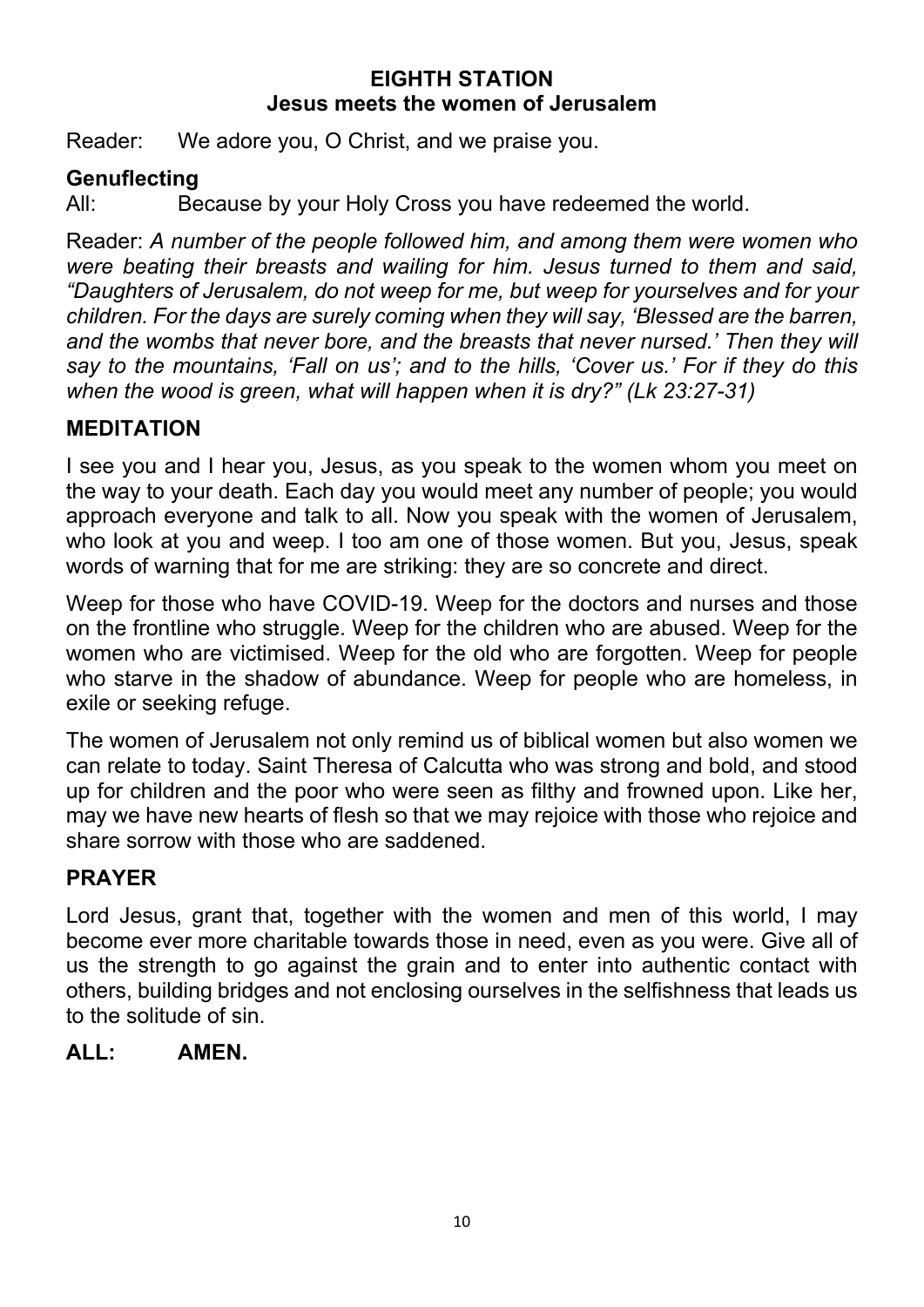## **NINTH STATION Jesus falls for the third time**

Reader: We adore you, O Christ, and we praise you.

## **Genuflecting**

All: Because by your Holy Cross you have redeemed the world.

Reader: *But he was wounded for our transgressions, crushed for our iniquities; upon him was the punishment that made us whole, and by his bruises we are healed. All we like sheep have gone astray; we have turned to our own way, and the Lord has laid on him the iniquity of us all (Is 53:5-6).*

# **MEDITATION**

I see you, Jesus, as you fall for the third time. Twice now you have fallen, and twice you have got up. By now, there are no limits to your struggle and your pain. Now, in this third and last fall, you seem completely overwhelmed. How many times, in everyday life, do we fall! We fall so often that we lose count. When a person falls that many times, ultimately all strength fails and all hope vanishes.

I imagine myself beside you, Jesus, as you make your way to your death. It is hard to think that you are the Son of God himself. Someone has already tried to help you, but now you are exhausted, at a standstill, paralyzed: it seems that you cannot possibly go any further. Unexpectedly, however, I see you get up, and begin to walk once more. Yes, you are walking to your death, but you want to do so to the very end. Perhaps this is love. For Jesus, the end is the crucifixion, the apparent absurdity of death, which nonetheless reveals a deeper meaning, a more sublime purpose, that of saving us all.

Jesus, we know that you are always there, even when we keep falling, and especially now when the world seems to be falling through each wave of the COVID-19 pandemic. Many in our world today feel that they are at that moment of final falling, that the burden of COVID-19 is too great to bear. Help us to remember, Jesus, that there is meaning and purpose in every challenge and hardship as we journey towards You.

# **PRAYER**

Lord Jesus, after so many falls, let me not lose hope for happiness and holiness. If you are with me, then I am not doomed to be stuck in the endless repetition of my failures. May your grace arise in the wilderness of my heart. Grant a new beginning even today.

Help your people to arise beyond what is physical, to see the spiritual dynamic at work in our midst. May everyone confront the challenges of life with the strength and the fidelity which were yours in the final moments of your journey to death on the cross.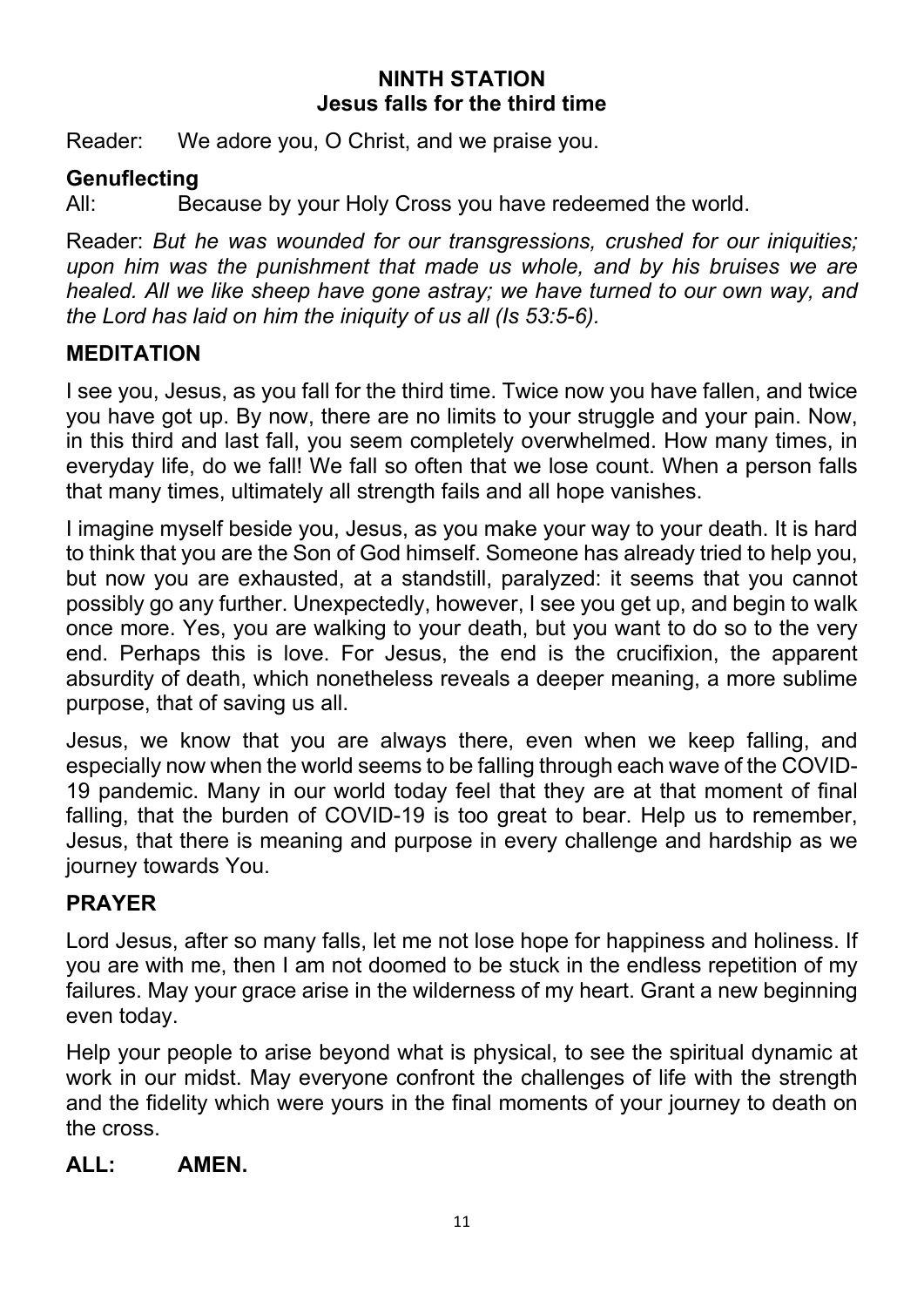## **TENTH STATION Jesus is stripped of his garments**

Reader: We adore you, O Christ, and we praise you.

## **Genuflecting**

All: Because by your Holy Cross you have redeemed the world.

Reader: *When the soldiers had crucified Jesus, they took his clothes and divided them into four parts, one for each soldier. They also took his tunic; now the tunic was seamless, woven in one piece from the top (Jn 19:23).*

## **MEDITATION**

I see you, Jesus, naked, as I have never seen you before. They have stripped you of your garments, Jesus, and are casting dice for them. In the eyes of these men, you have lost the last shred of your remaining dignity, your one possession on this, your journey of suffering. Yet there is something we often forget about dignity. It is found beneath your skin; it is part of you, and it will always be with you.

Jesus, you continue to be stripped of Your dignity today, in those who have to endure treatment for COVID-19, some of whom are so ill, they don't know where they are. In teenagers who are bullied, friends who have less than those who they hang out and are frowned upon, the homeless who are condemned for being poor without knowing their story, those who use or take part in pornography. We continue to strip you of your dignity when we strip the earth or its resources, by continuing to exacerbate global warming and fail to take care of the earth. Now is our chance to strip hatred and sin from the world by following your example.

## **PRAYER**

Lord Jesus, I fear to be seen as I am, with my foolish fears and hidden failures. I would be ashamed and wish to hide, like Adam and Eve. But for us, you have been stripped naked and borne the jeers of the world. Comfort those who feel despised. Clothe me with your love, please. Clothe humanity in your garment of love. I ask you, Lord, grant that all of us may acknowledge the dignity belonging to our nature, even when we find ourselves naked and alone before others.

Grant that we may always see the dignity of others, respect it and defend it. We ask you to grant us the courage needed to understand ourselves as more than the clothing we wear, and to accept our own nakedness. It reminds us of our poverty, with which you fell in love, even to giving your life for us.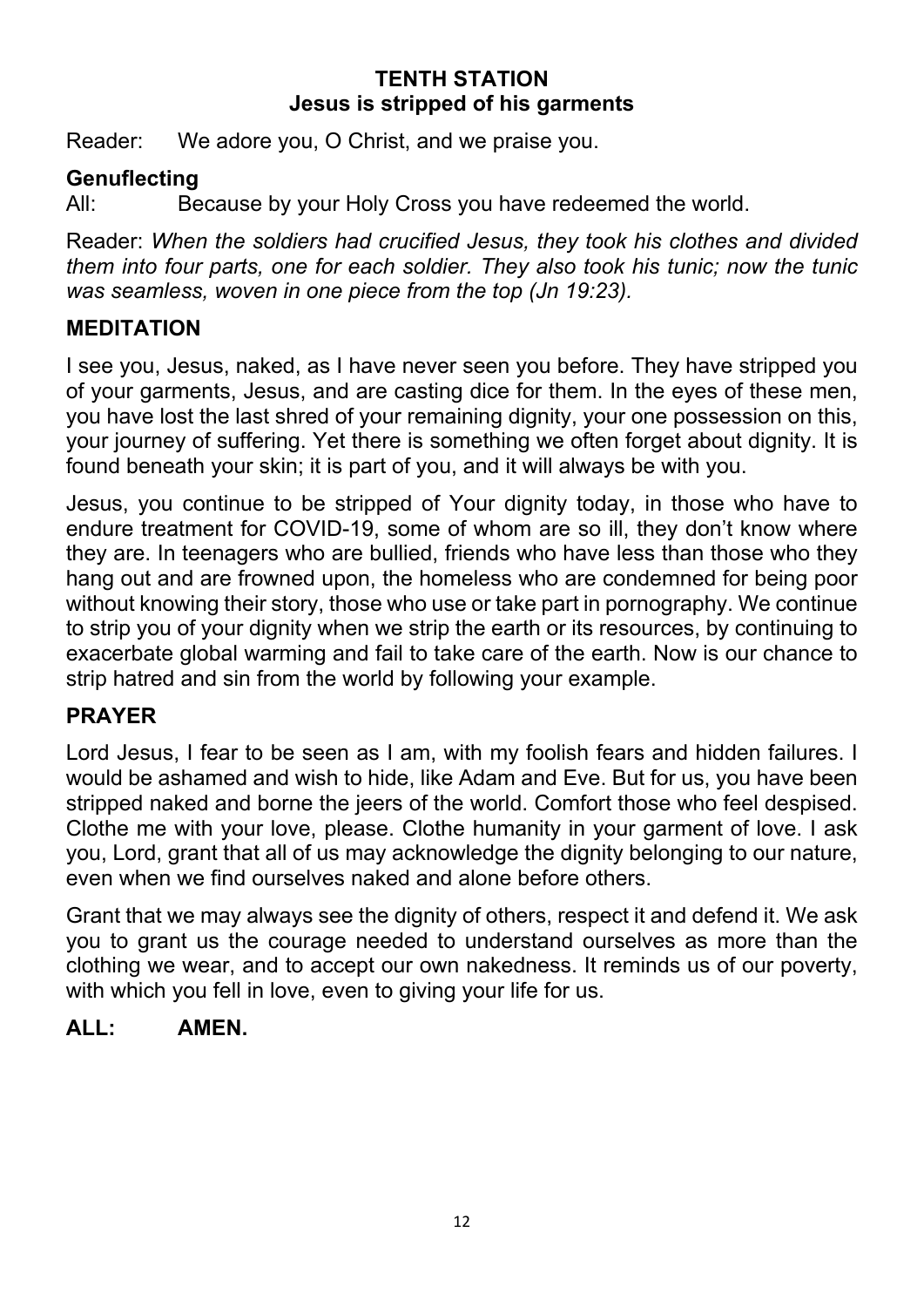#### **ELEVENTH STATION Jesus is nailed to the cross**

Reader: We adore you, O Christ, and we praise you.

## **Genuflecting**

All: Because by your Holy Cross you have redeemed the world.

Reader: *When they came to the place that is called The Skull, they crucified Jesus there with the criminals, one on his right and one on his left. Then, Jesus said, "Father, forgive them; for they do not know what they are doing" (Lk 23:33-34).*

# **MEDITATION**

I see you, Jesus, stripped of everything. They wanted to punish you, an innocent person, by nailing you to the wood of the cross. What would I have done in your place? Would I have had the courage to acknowledge your truth, my truth? You had the strength to bear the weight of the cross, to meet with disbelief, to be condemned for your provocative words.

Today, in the world of Internet, we are so conditioned by everything that circulates on the web; there are times when I doubt even my own words. But your words are different; they are powerful in your weakness. I look all around and I see eyes glued to cell phone screens, people trolling social networks in order to nail others for their every mistake, with no possibility of forgiveness.

Jesus, you continue to be crucified in all those suffering in our world, in the effects of COVID-19, in the ten children who die every minute of hunger, in all who are maimed, damaged and displaced because of war, in all who are marginalised in our society because of their race, sexuality or gender, in those who are abused physically, sexually or emotionally, in those who are trafficked across the world and in the exploitation of the earth and its resources. I look at your wounds and I realize, now, that I would not have had your strength. But I am seated here at your feet. I get up in order to be closer to you.

# **PRAYER**

Heavenly Father, I ask you that in the face of good I may be ready to recognize it, and that in the face of injustice I may find the courage to take my life in my hands and to act differently. Grant that I may be set free from all the fears that, like nails, immobilize me and keep me far from the life you have desired and prepared for us.

Lord Jesus, your life had seemed so full of promise, and yet it ended in the disgrace of the cross. And as you are close to us in these dark moments, so may we share with you in the radiance of your resurrection. As we journey our way of the cross now, help us to focus on the light at the end of the tunnel – the resurrection.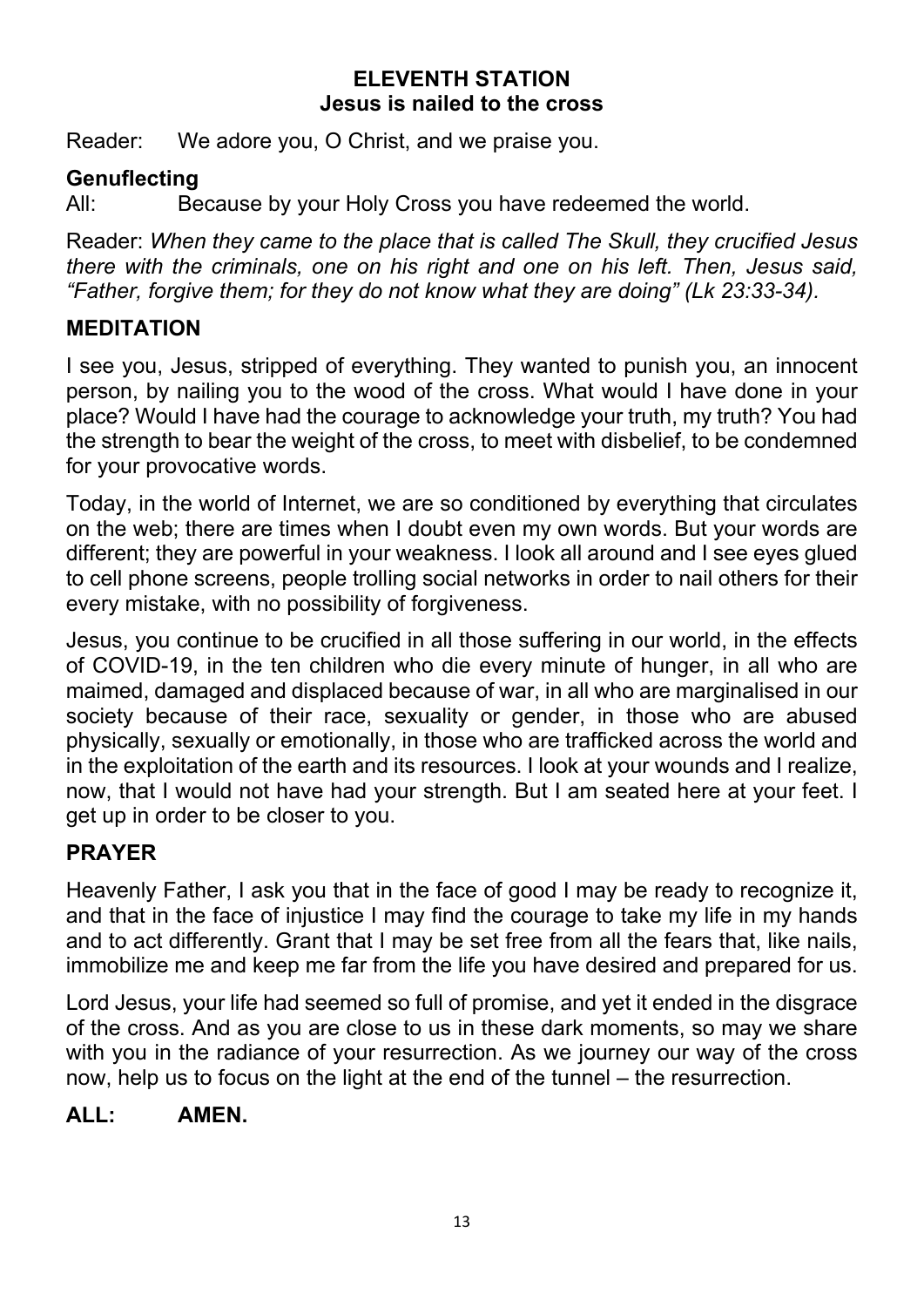## **TWELFTH STATION Jesus dies on the cross**

Reader: We adore you, O Christ, and we praise you.

# **PLEASE REMAIN KNEELING FOR THE DURATION OF THIS STATION**

All: Because by your Holy Cross you have redeemed the world.

Reader: *It was now about noon, and darkness came over the whole land until three in the afternoon, while the sun's light failed; and the curtain of the temple was torn in two. Then Jesus, crying with a loud voice, said, "Father into your hands I commend my spirit." Having said this, he breathed his last. When the centurion saw what had taken place, he praised God and said, "Certainly this man was innocent" (Lk 23:44-47).*

# **MEDITATION**

I see you, Jesus, but this time I would rather not see. You are dying. You were beautiful to behold when you spoke to the crowds, but now all that has come to an end. I do not want to see that end; all too often I have averted my gaze, I have become almost accustomed to flee pain and death. I have become numb to them. I ignore the COVID-19 death statistics, instead of praying and uniting my heart with those who suffer. Instead, you remain there, on the cross; you await us with open arms. You open our eyes.

This is a great mystery, Jesus. You love us by dying, by suffering abandonment, by bestowing your spirit, by doing the Father's will. You do not try to explain the mystery of death. You do more: you cross over it completely in body and spirit. A great mystery! Jesus, you know what it's like to feel alone, lost and afraid, betrayed and abandoned. Walk with us, and show us how to walk with others, who live in fear and face death through hunger, thirst and conflict. Show us how to pray for sisters and brothers that we have never met, but who are always loved by you.

# **PRAYER**

Lord Jesus, I ask that you open my eyes to see you also in suffering, in death, in the ending which is not the real ending. Upset my complacency by your cross: shake off my drowsiness.

Lord Jesus, be with us in the hour of our death. May those who feel abandoned by God know that he is closer than we can imagine. May those who feel that there is no God at all discover his intimate presence. Before our death, inspire us to offer reparation for our sins that we may be well prepared for our particular judgement.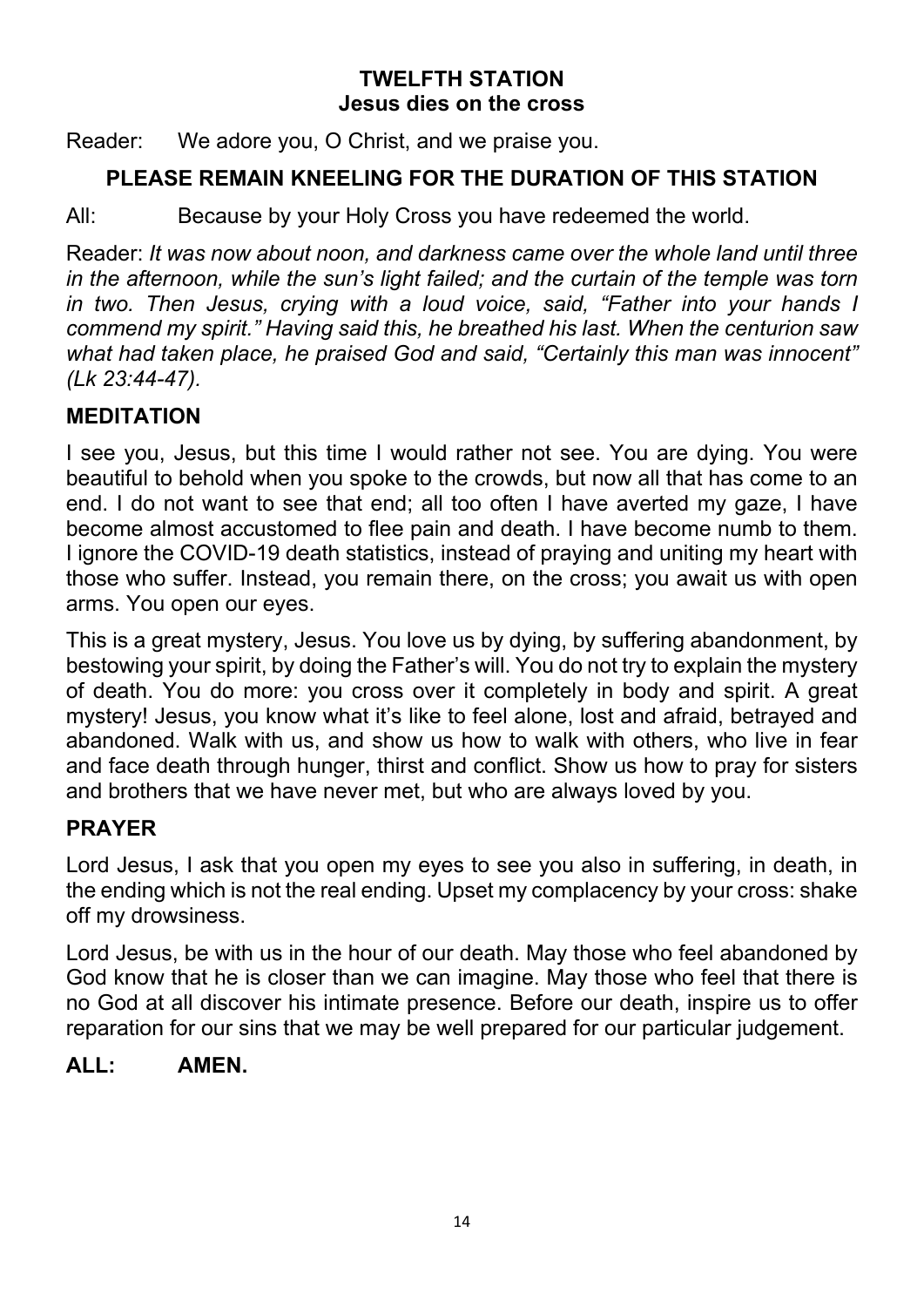## **THIRTEENTH STATION Jesus is taken down from the cross**

Reader: We adore you, O Christ, and we praise you.

#### **Genuflecting**

All: Because by your Holy Cross you have redeemed the world.

Reader: *After these things, Joseph of Arimathea, who was a disciple of Jesus, though a secret one because of his fear of the Jews, asked Pilate to let him take away the body of Jesus. Pilate gave him permission; so he came and removed his body. Nicodemus, who had at first come to Jesus by night, also came, bringing a mixture of myrrh and aloes, weighing about a hundred pounds. They took the body of Jesus and wrapped it with the spices in linen cloths, according to the burial custom of the Jews (Jn 19:38-40).*

#### **MEDITATION**

I see you, Jesus. Now you are no longer there, on the cross. You have gone back from where you came, upon the lap of your mother. The suffering is now past, vanished. Your lifeless body continues to speak of the strength with which you faced suffering; the meaning that you gave it is reflected in the eyes of those still there at your side and will always remain there in love, given and received.

Your new life is marked by the one thing that remains unbroken by death: love. You are here with us at every moment, at every step, in every uncertainty. While the shadow of the tomb lengthens on your body, held in the arms of your mother.

Mary's grief is our grief too. She stands with all parents who have held their children close to them in death. Those who have died in the pandemic sweeping the world. Those lost through accidents or acts of violence. Those who have died by suicide. Those who died suddenly or after illness. All those who grieve for loved ones.

I see you, Jesus, and I am afraid, yet I do not despair. I trust that the light, your light, will shine once again.

#### **PRAYER**

Lord Jesus, now you are lowered from the cross into the hands of those who loved you and who stayed by your side to the end. May we have the courage to remain faithful to you when it is costly.

Grant that we may continue, our hearts inflamed, to fix our gaze on eternal salvation, and thus find refreshment and peace on our journey strengthened by your unconditional love.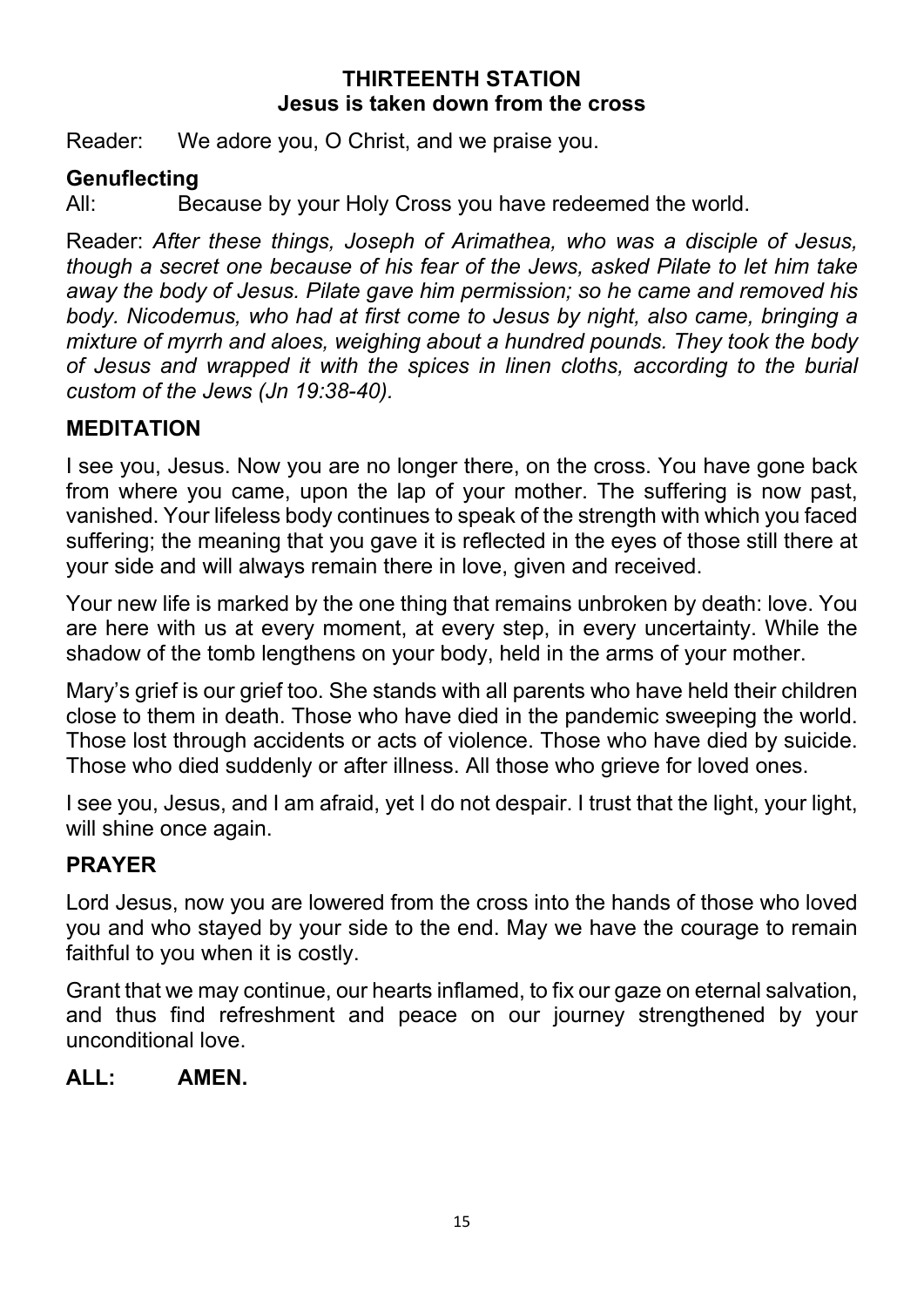## **FOURTEENTH STATION Jesus is laid in the tomb**

Reader: We adore you, O Christ, and we praise you.

## **Genuflecting**

All: Because by your Holy Cross you have redeemed the world.

Reader: *Now there was a garden in the place where he was crucified, and in the garden, there was a new tomb in which no one had ever been laid. And so, because it was the Jewish day of Preparation, and the tomb was nearby, they laid Jesus there (Jn 19:41-42).*

## **MEDITATION**

No longer do I see you, Jesus, now all is dark. Long shadows fall from the hills, and the Shabbat lamps light up Jerusalem, outside homes and within.

From afar, Joseph of Arimathea followed your steps, and now, with quiet steps, accompanies you in your sleep, withdraws you from the stares of the indignant and malicious. A sheet enfolds you in the chill of death and dries your blood, sweat and tears. Joseph carries you on his shoulders, but you are light: you no longer bear the burden of death, of hatred and anger. You sleep as you did on the warm straw when you were wrapped in swaddling clothes and another Joseph held you in his arms. Just as there was no room for you then, so now you have nowhere to lay your head. Yet on Calvary, on the stiff neck of the world, there grows a garden in which no one had yet been buried.

There are times when we are overcome by the darkness of the tomb, by the countless deaths that we experience each day, but the answer to all our grieving and despair lies in this place. The grain of wheat sown in darkness and in death has indeed yielded a rich harvest.

I would like to run far away, but you are there within me. I need not to go out to seek you, because you are knocking at my door.

## **PRAYER**

Lord Jesus, who revealed yourself not in glory but in the quiet of a dark night, you who see not the surface, but in secret, entering into the depths. From the depths, hear our voice: grant that, in our weariness, we may find rest in you, seeing in you our nature, and in the love of your sleeping face, the beauty we have lost.

Lord Jesus, now you are laid to rest in the tomb. May we rest in your love, confident that even when the future is obscure, we nestle in your Father's care. Grant us patient endurance until we hear your final summons to the fullness of life. Graciously calm our fears, and increase faith, hope, and love.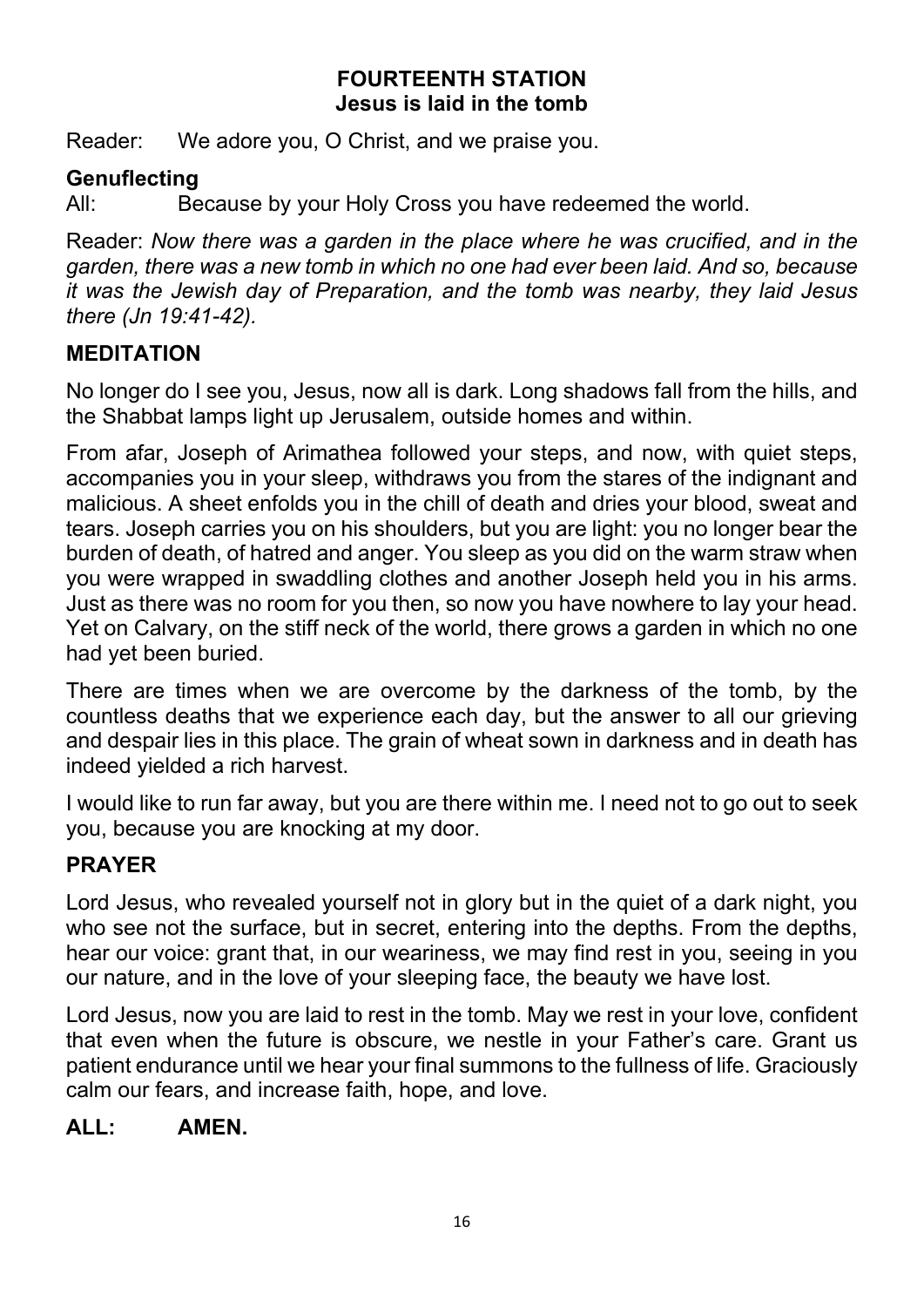Leader: As we have reflected on the final journey of Jesus, leading to his death on the cross, we have also contemplated the lives of our sisters and brothers around facing the Coronavirus Pandemic, those living in extreme poverty, the marginalised, the abused, those who have been shunned from society and are now outcasts, our environment and the way we mistreat it. Let us pray together for God to transform our lives and the lives of others.

## **PRAYER**

Loving God,

we hear your call to all who thirst for a brighter future: Come to the water.

Pour out your Spirit upon us and lead us to walk alongside one another.

Let a desire for change well up within us. May we overflow with compassion and love.

And as a stream wears away stone, may we reshape our world together to reflect your kingdom of hope for all.